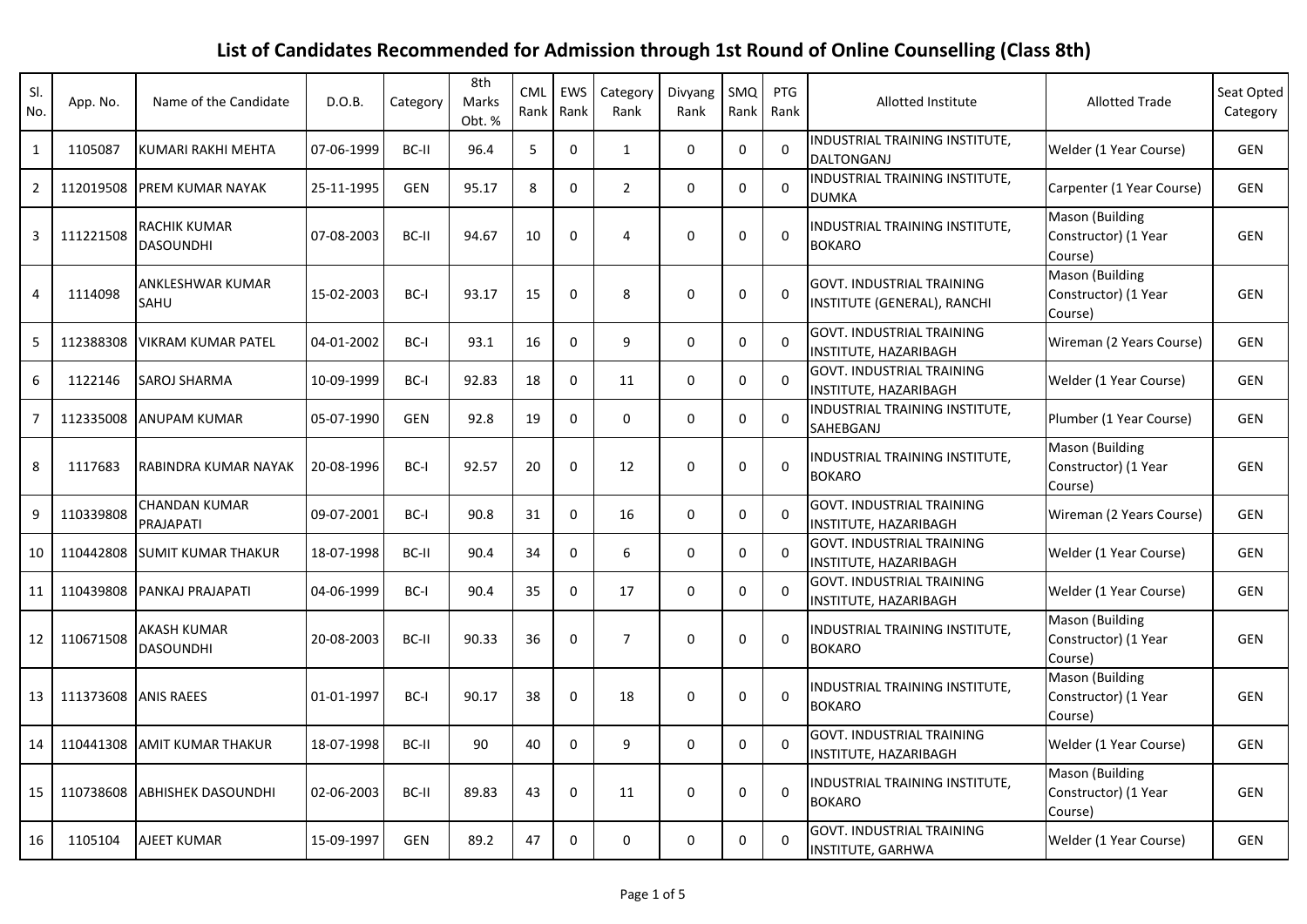| SI.<br>No. | App. No.  | Name of the Candidate     | D.O.B.     | Category   | 8th<br>Marks<br>Obt. % | <b>CML</b><br>Rank | EWS<br>Rank | Category<br>Rank | Divyang<br>Rank | SMQ<br>Rank | <b>PTG</b><br>Rank | Allotted Institute                                              | <b>Allotted Trade</b>                                     | Seat Opted<br>Category |
|------------|-----------|---------------------------|------------|------------|------------------------|--------------------|-------------|------------------|-----------------|-------------|--------------------|-----------------------------------------------------------------|-----------------------------------------------------------|------------------------|
| 17         | 112493908 | <b>SUBASH NAYAK</b>       | 18-05-1998 | BC-I       | 89                     | 48                 | 0           | 21               | 0               | 0           | $\Omega$           | INDUSTRIAL TRAINING INSTITUTE,<br><b>BOKARO</b>                 | Mason (Building<br>Constructor) (1 Year<br>Course)        | GEN                    |
| 18         | 110014608 | <b>UMESH KUMAR MAHTO</b>  | 10-02-1998 | BC-II      | 88.8                   | 50                 | 0           | 12               | $\mathbf 0$     | 0           | $\Omega$           | INDUSTRIAL TRAINING INSTITUTE,<br><b>BOKARO</b>                 | Welder (1 Year Course)                                    | GEN                    |
| 19         |           | 112242708 ANKIT RANJAN    | 02-10-2001 | BC-I       | 87.67                  | 59                 | 0           | 28               | 0               | 0           | $\mathbf 0$        | INDUSTRIAL TRAINING INSTITUTE,<br><b>BOKARO</b>                 | <b>Mason (Building</b><br>Constructor) (1 Year<br>Course) | GEN                    |
| 20         |           | 112657708 ISAHDEV KAIBART | 08-06-2002 | BC-I       | 87.17                  | 63                 | 0           | 29               | $\mathbf 0$     | 0           | $\Omega$           | INDUSTRIAL TRAINING INSTITUTE,<br><b>BOKARO</b>                 | Welder (1 Year Course)                                    | <b>GEN</b>             |
| 21         | 111865008 | <b>ALOK SHEKHAR</b>       | 01-01-1999 | GEN        | 87                     | 64                 | 0           | 0                | 0               | 0           | $\mathbf 0$        | INDUSTRIAL TRAINING INSTITUTE,<br><b>BOKARO</b>                 | Mason (Building<br>Constructor) (1 Year<br>Course)        | GEN                    |
| 22         |           | 112020108 MAKUL LAYEK     | 05-10-1999 | <b>SC</b>  | 85.83                  | 75                 | $\Omega$    | 8                | 0               | $\Omega$    | $\Omega$           | <b>INDUSTRAIL TRAINING</b><br>INSTITUTE, CHAIBASA               | Welder (1 Year Course)                                    | GEN                    |
| 23         |           | 111744008 RAVIRAJ KUMAR   | 22-02-2001 | GEN        | 85.5                   | 79                 | 0           | 0                | $\mathbf 0$     | 0           | 0                  | INDUSTRIAL TRAINING INSTITUTE,<br><b>DHANBAD</b>                | Welder (1 Year Course)                                    | GEN                    |
| 24         | 1126978   | <b>RIYA MONDAL</b>        | 01-12-2005 | BC-I       | 85.5                   | 89                 | 0           | 41               | 0               | 0           | 0                  | INDUSTRIAL TRAINING INSTITUTE,<br>DHANBAD                       | Wireman (2 Years Course)                                  | GEN                    |
| 25         |           | 111860408 AJAY KUMAR      | 05-03-2003 | BC-I       | 85.33                  | 90                 | 0           | 42               | $\mathbf 0$     | 0           | $\Omega$           | <b>GOVT. INDUSTRIAL TRAINING</b><br>INSTITUTE (GENERAL), RANCHI | Mason (Building<br>Constructor) (1 Year<br>Course)        | GEN                    |
| 26         | 1104463   | <b>SURAJ KUMAR SHARMA</b> | 10-10-2001 | BC-I       | 85                     | 94                 | 0           | 44               | 0               | 0           | $\Omega$           | INDUSTRIAL TRAINING INSTITUTE,<br>DUMRI, GIRIDIH                | Welder (1 Year Course)                                    | GEN                    |
| 27         | 112224108 | KUMAR GAURAV BHARTI       | 26-01-1996 | BC-I       | 84.8                   | 95                 | 0           | 45               | 0               | 0           | $\mathbf 0$        | INDUSTRIAL TRAINING INSTITUTE,<br>SAHEBGANJ                     | Wireman (2 Years Course)                                  | <b>GEN</b>             |
| 28         | 111865508 | <b>SAMIR PRADHAN</b>      | 26-04-2002 | BC-I       | 84.8                   | 96                 | 0           | 46               | 0               | 0           | $\Omega$           | <b>INDUSTRAIL TRAINING</b><br>INSTITUTE, CHAIBASA               | Welder (1 Year Course)                                    | GEN                    |
| 29         |           | 110438708 JEPI KUMAR      | 15-06-1994 | <b>GEN</b> | 84.67                  | 97                 | 0           | 0                | 0               | 0           | $\Omega$           | <b>INDUSTRIAL TRAINING INSTITUTE,</b><br><b>BOKARO</b>          | Mason (Building<br>Constructor) (1 Year<br>Course)        | GEN                    |
| 30         | 1125430   | <b>RAMDAS SWARNAKAR</b>   | 11-08-1998 | BC-II      | 84.25                  | 102                | 0           | 23               | 0               | 0           | 0                  | INDUSTRIAL TRAINING INSTITUTE,<br><b>BOKARO</b>                 | Wireman (2 Years Course)                                  | GEN                    |
| 31         |           | 112222408 ANURAG KUMAR    | 12-04-1996 | BC-I       | 83.6                   | 107                | 0           | 50               | 0               | 0           | 0                  | INDUSTRIAL TRAINING INSTITUTE,<br>SAHEBGANJ                     | Wireman (2 Years Course)                                  | GEN                    |
| 32         | 1118958   | <b>RAJIV PRAJAPATI</b>    | 20-04-2002 | BC-I       | 83.33                  | 112                | 0           | 54               | 0               | 0           | 0                  | <b>INDUSTRAIL TRAINING</b><br>INSTITUTE, CHAIBASA               | Wireman (2 Years Course)                                  | GEN                    |
| 33         | 112303308 | <b>ISONU KUMAR MAHATO</b> | 16-09-2001 | BC-I       | 82.17                  | 124                | 0           | 59               | 0               | 0           | $\mathbf 0$        | INDUSTRIAL TRAINING INSTITUTE,<br><b>BOKARO</b>                 | Mason (Building<br>Constructor) (1 Year<br>Course)        | BC-I                   |
| 34         | 1112868   | <b>SUNIL KUMAR</b>        | 14-05-2004 | GEN        | 81.67                  | 136                | 0           | 0                | 0               | 0           | $\mathbf 0$        | INDUSTRIAL TRAINING INSTITUTE,<br><b>GOVINDPUR</b>              | Welder (1 Year Course)                                    | GEN                    |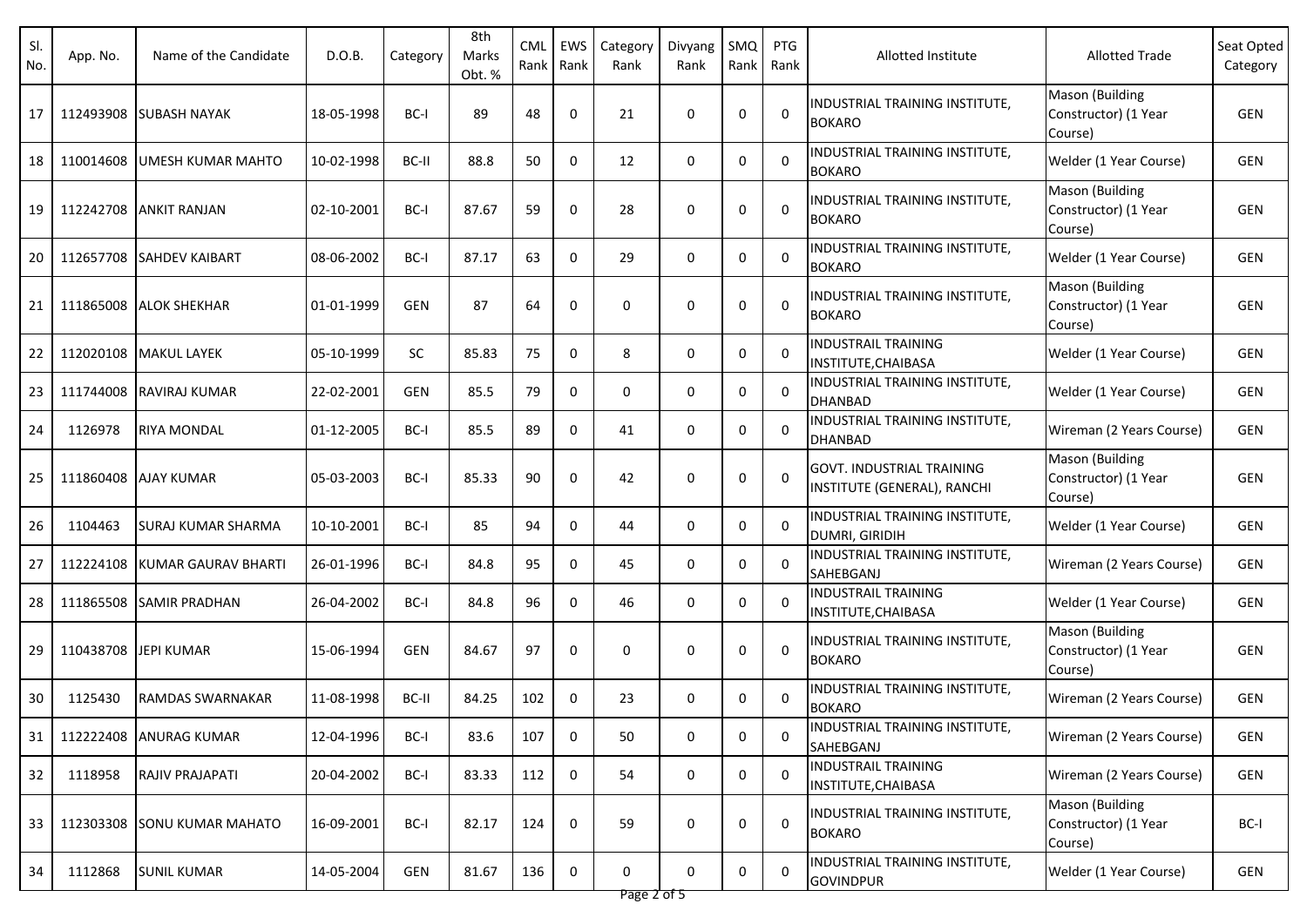| SI.<br>No. | App. No.  | Name of the Candidate         | D.O.B.     | Category   | 8th<br>Marks<br>Obt. % | <b>CML</b><br>Rank | EWS<br>Rank  | Category<br>Rank | Divyang<br>Rank | SMQ<br>Rank | <b>PTG</b><br>Rank | Allotted Institute                                                 | <b>Allotted Trade</b>                              | Seat Opted<br>Category |
|------------|-----------|-------------------------------|------------|------------|------------------------|--------------------|--------------|------------------|-----------------|-------------|--------------------|--------------------------------------------------------------------|----------------------------------------------------|------------------------|
| 35         | 1100859   | <b>ANIKET KUMAR</b>           | 07-03-2004 | BC-I       | 81.17                  | 139                | 0            | 62               | 0               | 0           | $\Omega$           | INDUSTRIAL TRAINING INSTITUTE,<br>SAHEBGANJ                        | Wireman (2 Years Course)                           | <b>GEN</b>             |
| 36         | 112033108 | <b>ARUN KUMAR</b>             | 19-06-2001 | BC-I       | 79.5                   | 169                | 0            | 72               | 0               | 0           | $\Omega$           | <b>GOVT. INDUSTRIAL TRAINING</b><br><b>INSTITUTE, HAZARIBAGH</b>   | Wireman (2 Years Course)                           | <b>GEN</b>             |
| 37         |           | 112083508 RAHUL KUMAR         | 10-06-1997 | BC-I       | 79.25                  | 177                | 0            | 77               | 0               | 0           | $\Omega$           | <b>GOVT. INDUSTRIAL TRAINING</b><br>INSTITUTE (GENERAL), RANCHI    | Plumber (1 Year Course)                            | <b>GEN</b>             |
| 38         |           | 111065508 SIYARAM SAHU        | 14-07-1996 | BC-I       | 78                     | 194                | 0            | 86               | 0               | 0           | $\Omega$           | <b>INDUSTRIAL TRAINING INSTITUTE.</b><br><b>BOKARO</b>             | Welder (1 Year Course)                             | <b>GEN</b>             |
| 39         |           | 110919008 MUKESH KARMALI      | 24-03-1994 | BC-I       | 76                     | 220                | 0            | 99               | 0               | 0           | $\Omega$           | INDUSTRIAL TRAINING INSTITUTE,<br><b>BOKARO</b>                    | Welder (1 Year Course)                             | <b>GEN</b>             |
| 40         | 110872808 | <b>PINTU PRASAD YADAV</b>     | 16-11-1999 | <b>GEN</b> | 76                     | 225                | 0            | 0                | 0               | 0           | $\Omega$           | INDUSTRIAL TRAINING INSTITUTE,<br>SAHEBGANJ                        | Wireman (2 Years Course)                           | <b>GEN</b>             |
| 41         | 110777208 | <b>SHAMBHU NATH MAHTO</b>     | 30-10-1999 | <b>GEN</b> | 75.8                   | 243                | 0            | 0                | 0               | 0           | 0                  | INDUSTRIAL TRAINING INSTITUTE,<br><b>BOKARO</b>                    | Welder (1 Year Course)                             | GEN                    |
| 42         |           | 110194308 PURANCHANDRA MAHTO  | 21-05-1996 | BC-I       | 74.38                  | 262                | 0            | 113              | 0               | 0           | 0                  | INDUSTRIAL TRAINING INSTITUTE,<br><b>DHANBAD</b>                   | Wireman (2 Years Course)                           | <b>GEN</b>             |
| 43         | 110229508 | IKARAN KUMAR NAYAK            | 15-06-2002 | BC-I       | 74                     | 266                | 0            | 114              | $\mathbf 0$     | $\Omega$    | 0                  | INDUSTRIAL TRAINING INSTITUTE,<br><b>BOKARO</b>                    | Mason (Building<br>Constructor) (1 Year<br>Course) | BC-I                   |
| 44         |           | 112152708 LAKSHMAN MAHTO      | 02-01-2003 | BC-I       | 73.83                  | 269                | 0            | 117              | $\mathbf 0$     | 0           | 0                  | <b>INDUSTRAIL TRAINING</b><br>INSTITUTE, CHAIBASA                  | Wireman (2 Years Course)                           | <b>GEN</b>             |
| 45         |           | 111690508 ANSHU KUMAR         | 01-01-2005 | BC-I       | 73.33                  | 274                | $\mathbf{0}$ | 120              | 0               | 0           | $\Omega$           | INDUSTRIAL TRAINING INSTITUTE,<br>SAHEBGANJ                        | Wireman (2 Years Course)                           | <b>GEN</b>             |
| 46         | 1109663   | <b>SHOHRAB ALAM</b>           | 15-01-2002 | BC-I       | 73                     | 279                | 0            | 123              | $\mathbf 0$     | 0           | $\Omega$           | INDUSTRIAL TRAINING INSTITUTE,<br>SAHEBGANJ                        | Wireman (2 Years Course)                           | <b>GEN</b>             |
| 47         | 1119469   | <b>SATYENDRA KUMAR</b>        | 01-07-1998 | BC-I       | 72.75                  | 283                | 0            | 126              | 0               | 0           | 0                  | <b>GOVT. INDUSTRIAL TRAINING</b><br>INSTITUTE, HAZARIBAGH          | Wireman (2 Years Course)                           | <b>GEN</b>             |
| 48         | 111036108 | <b>IRANJIT KUMAR NAYAK</b>    | 18-01-2003 | BC-I       | 72.5                   | 286                | 0            | 128              | 0               | 0           | $\Omega$           | INDUSTRIAL TRAINING INSTITUTE,<br><b>BOKARO</b>                    | Mason (Building<br>Constructor) (1 Year<br>Course) | BC-I                   |
| 49         | 1123228   | <b>KAPUR RAWANI</b>           | 06-05-2004 | BC-I       | 72.33                  | 289                | 0            | 130              | 0               | $\Omega$    | $\Omega$           | <b>GOVT. INDUSTRIAL TRAINING</b><br>INSTITUTE, KARMATAR-VIDYASAGAR | Welder (1 Year Course)                             | GEN                    |
| 50         |           | 110591308 ABHISHEK PRADHAN    | 23-03-2005 | BC-I       | 72.33                  | 290                | 0            | 131              | 0               | 0           | $\mathbf 0$        | <b>GOVT. INDUSTRIAL TRAINING</b><br>INSTITUTE (GENERAL), RANCHI    | Wireman (2 Years Course)                           | GEN                    |
| 51         | 1119415   | SANDEEP KUMAR                 | 06-08-2002 | BC-I       | 72.25                  | 291                | 0            | 132              | 0               | 0           | $\mathbf{0}$       | <b>GOVT. INDUSTRIAL TRAINING</b><br>INSTITUTE, HAZARIBAGH          | Wireman (2 Years Course)                           | GEN                    |
| 52         |           | 112160708 SANNI SINGH MUNDA   | 24-12-2000 | <b>ST</b>  | 71.5                   | 302                | 0            | 28               | 0               | 0           | $\Omega$           | <b>INDUSTRAIL TRAINING</b><br>INSTITUTE, CHAIBASA                  | Welder (1 Year Course)                             | GEN                    |
| 53         |           | 112051608 KUNDAN KUMAR SHARMA | 10-12-1994 | BC-I       | 71.41                  | 306                | 0            | 138              | 0               | 0           | 0                  | INDUSTRIAL TRAINING INSTITUTE,<br><b>DUMKA</b>                     | Carpenter (1 Year Course)                          | GEN                    |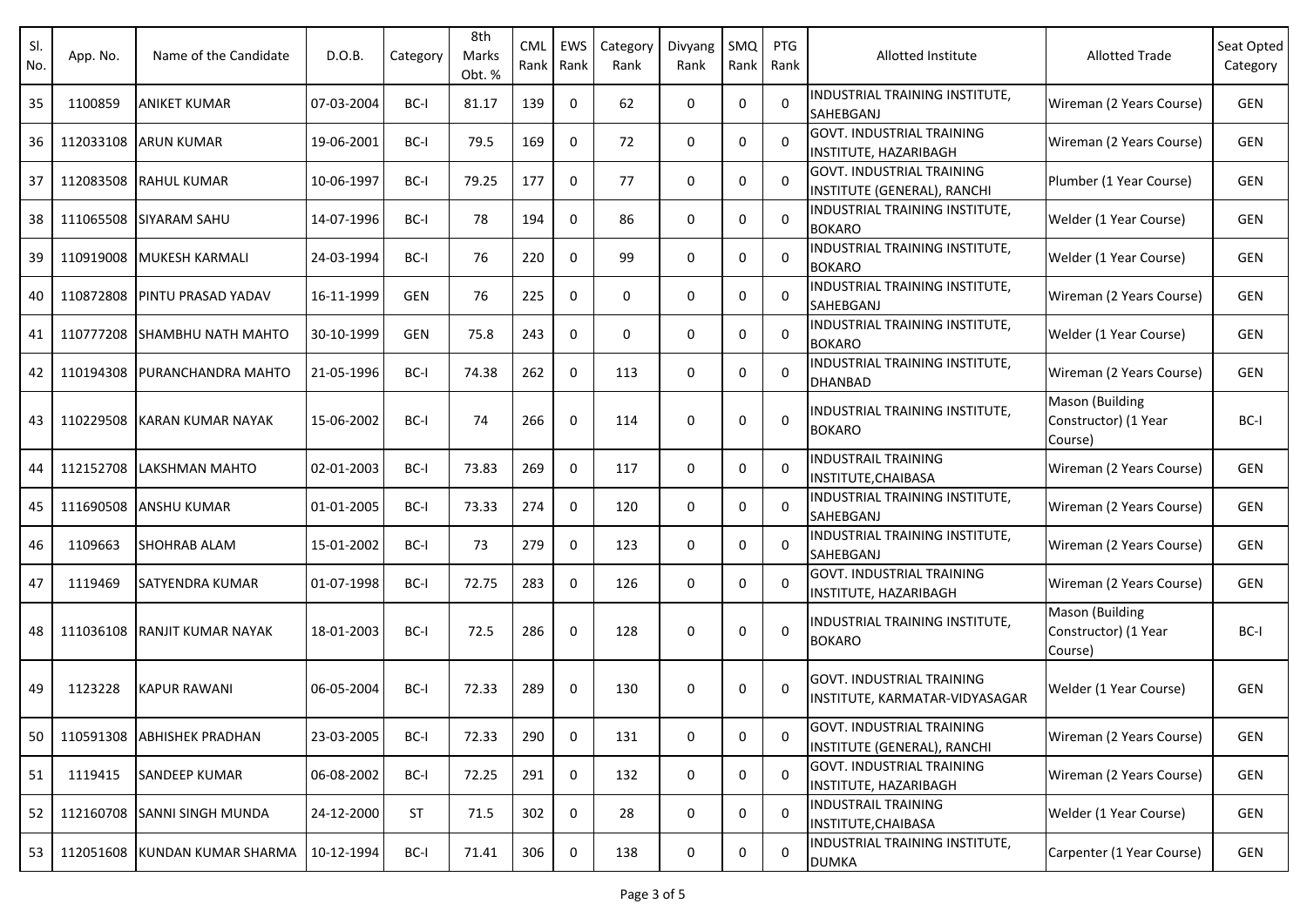| SI.<br>No. | App. No.  | Name of the Candidate       | D.O.B.     | Category   | 8th<br>Marks<br>Obt. % | CML<br>Rank | EWS<br>Rank | Category<br>Rank | Divyang<br>Rank | SMQ<br>Rank | <b>PTG</b><br>Rank | Allotted Institute                                              | <b>Allotted Trade</b>                              | Seat Opted<br>Category |
|------------|-----------|-----------------------------|------------|------------|------------------------|-------------|-------------|------------------|-----------------|-------------|--------------------|-----------------------------------------------------------------|----------------------------------------------------|------------------------|
| 54         | 1111583   | IBIKASH KUMAR NAYAK         | 05-05-2002 | BC-I       | 71.17                  | 313         | 0           | 141              | $\Omega$        | 0           | $\Omega$           | <b>GOVT. INDUSTRIAL TRAINING</b><br>INSTITUTE (GENERAL), RANCHI | Mason (Building<br>Constructor) (1 Year<br>Course) | GEN                    |
| 55         | 111218908 | <b>SANJEEV KUMAR</b>        | 10-01-1994 | <b>GEN</b> | 70.6                   | 320         | 0           | 0                | 0               | 0           | $\Omega$           | <b>GOVT. INDUSTRIAL TRAINING</b><br>INSTITUTE (GENERAL), RANCHI | Welder (1 Year Course)                             | GEN                    |
| 56         |           | 112335708 SATISH PRAJAPATI  | 02-02-2000 | BC-I       | 70                     | 331         | 0           | 150              | 0               | $\Omega$    | $\Omega$           | INDUSTRIAL TRAINING INSTITUTE,<br><b>DALTONGANJ</b>             | Sheet Metal Worker (1<br>Year Course)              | <b>GEN</b>             |
| 57         |           | 110162108 SUDHIR TOPPO      | 08-02-1998 | <b>ST</b>  | 69.8                   | 340         | 0           | 32               | $\mathbf 0$     | 0           | $\Omega$           | <b>GOVT. INDUSTRIAL TRAINING</b><br>INSTITUTE (GENERAL), RANCHI | Wireman (2 Years Course)                           | <b>GEN</b>             |
| 58         | 111585508 | <b>DIPAK KUMAR MAHATO</b>   | 03-02-1999 | BC-I       | 69.5                   | 344         | 0           | 155              | 0               | 0           | $\Omega$           | INDUSTRIAL TRAINING INSTITUTE,<br><b>BOKARO</b>                 | Welder (1 Year Course)                             | GEN                    |
| 59         | 111158108 | <b>BIPUL GOSWAMI</b>        | 12-08-2002 | GEN        | 69.5                   | 346         | 0           | $\Omega$         | 0               | 0           | $\Omega$           | INDUSTRIAL TRAINING INSTITUTE,<br><b>DHANBAD</b>                | Welder (1 Year Course)                             | <b>GEN</b>             |
| 60         | 1117767   | <b>HALIM ANSARI</b>         | 13-06-2005 | BC-I       | 69.17                  | 358         | 0           | 160              | 0               | $\Omega$    | $\Omega$           | <b>GOVT. INDUSTRIAL TRAINING</b><br>INSTITUTE (GENERAL), RANCHI | Welder (1 Year Course)                             | GEN                    |
| 61         | 110626908 | <b>IMANTU KUMAR MAJEE</b>   | 25-04-2004 | <b>GEN</b> | 68.83                  | 359         | 0           | $\Omega$         | $\mathbf 0$     | 0           | $\mathbf{0}$       | INDUSTRIAL TRAINING INSTITUTE,<br><b>BOKARO</b>                 | Welder (1 Year Course)                             | GEN                    |
| 62         | 1102219   | <b>DHANAJAY KUMAR</b>       | 21-04-2004 | <b>GEN</b> | 68.33                  | 369         | 0           | 66               | 0               | 0           | $\Omega$           | <b>GOVT. INDUSTRIAL TRAINING</b><br><b>INSTITUTE, DEOGHAR</b>   | Plumber (1 Year Course)                            | GEN                    |
| 63         | 112325808 | <b>DINESH KUMAR</b>         | 20-07-1988 | BC-I       | 66.2                   | 390         | 0           | 170              | $\mathbf 0$     | 0           | $\Omega$           | INDUSTRIAL TRAINING INSTITUTE,<br>SAHEBGANJ                     | Sheet Metal Worker (1<br>Year Course)              | GEN                    |
| 64         | 1101796   | <b>SONU KUMAR</b>           | 15-03-2003 | <b>GEN</b> | 65.67                  | 400         | $\Omega$    | 74               | 0               | 0           | $\Omega$           | INDUSTRIAL TRAINING INSTITUTE,<br><b>DHANBAD</b>                | Welder (1 Year Course)                             | GEN                    |
| 65         | 1114385   | <b>NITESH KUMAR NAYAK</b>   | 12-05-2004 | BC-I       | 65.5                   | 403         | 0           | 176              | 0               | 0           | $\mathbf 0$        | INDUSTRIAL TRAINING INSTITUTE,<br><b>BOKARO</b>                 | Welder (1 Year Course)                             | GEN                    |
| 66         | 110091908 | <b>SHASHI ORAON</b>         | 25-06-2002 | <b>ST</b>  | 65.2                   | 406         | 0           | 41               | 0               | 0           | $\mathbf{0}$       | INDUSTRIAL TRAINING INSTITUTE,<br><b>BOKARO</b>                 | Welder (1 Year Course)                             | <b>GEN</b>             |
| 67         | 1109186   | <b>GANESH LAGURI</b>        | 25-08-2004 | <b>ST</b>  | 65                     | 408         | 0           | 42               | 0               | 0           | 0                  | <b>INDUSTRAIL TRAINING</b><br>INSTITUTE, CHAIBASA               | Wireman (2 Years Course)                           | <b>GEN</b>             |
| 68         | 112493808 | <b>TEJPAL KUMAR</b>         | 05-02-2001 | BC-I       | 64.33                  | 416         | 0           | 181              | 0               | 0           | 0                  | <b>GOVT. INDUSTRIAL TRAINING</b><br>INSTITUTE, HAZARIBAGH       | Wireman (2 Years Course)                           | <b>GEN</b>             |
| 69         | 1125448   | <b>KARAN KUMAR</b>          | 27-11-2004 | BC-I       | 64.17                  | 421         | 0           | 183              | 0               | 0           | 0                  | INDUSTRIAL TRAINING INSTITUTE,<br><b>BOKARO</b>                 | Sheet Metal Worker (1<br>Year Course)              | GEN                    |
| 70         | 1127535   | <b>SANTOSH KUMAR BEDIYA</b> | 20-11-1995 | <b>ST</b>  | 63.43                  | 430         | 0           | 47               | 0               | 0           | 0                  | <b>GOVT. INDUSTRIAL TRAINING</b><br>INSTITUTE, HAZARIBAGH       | Wireman (2 Years Course)                           | GEN                    |
| 71         | 1116017   | <b>WASIM HUSSAIN</b>        | 10-05-2005 | BC-I       | 61.75                  | 443         | 0           | 187              | 0               | 0           | $\mathbf{0}$       | INDUSTRIAL TRAINING INSTITUTE,<br>HUSSAINABAD, PALAMU           | Welder (1 Year Course)                             | GEN                    |
| 72         |           | 112327608 ENDRAJEET KAIVART | 20-05-2004 | GEN        | 60.8                   | 454         | 0           | 192              | 0               | 0           | 0                  | INDUSTRIAL TRAINING INSTITUTE,<br><b>BOKARO</b>                 | Welder (1 Year Course)                             | GEN                    |
| 73         | 1101312   | <b>RITIK KUMAR</b>          | 18-12-2002 | BC-I       | 60                     | 469         | 0           | 196              | 0               | 0           | 0                  | <b>GOVT. INDUSTRIAL TRAINING</b><br>INSTITUTE, JAMSHEDPUR       | Welder (1 Year Course)                             | GEN                    |